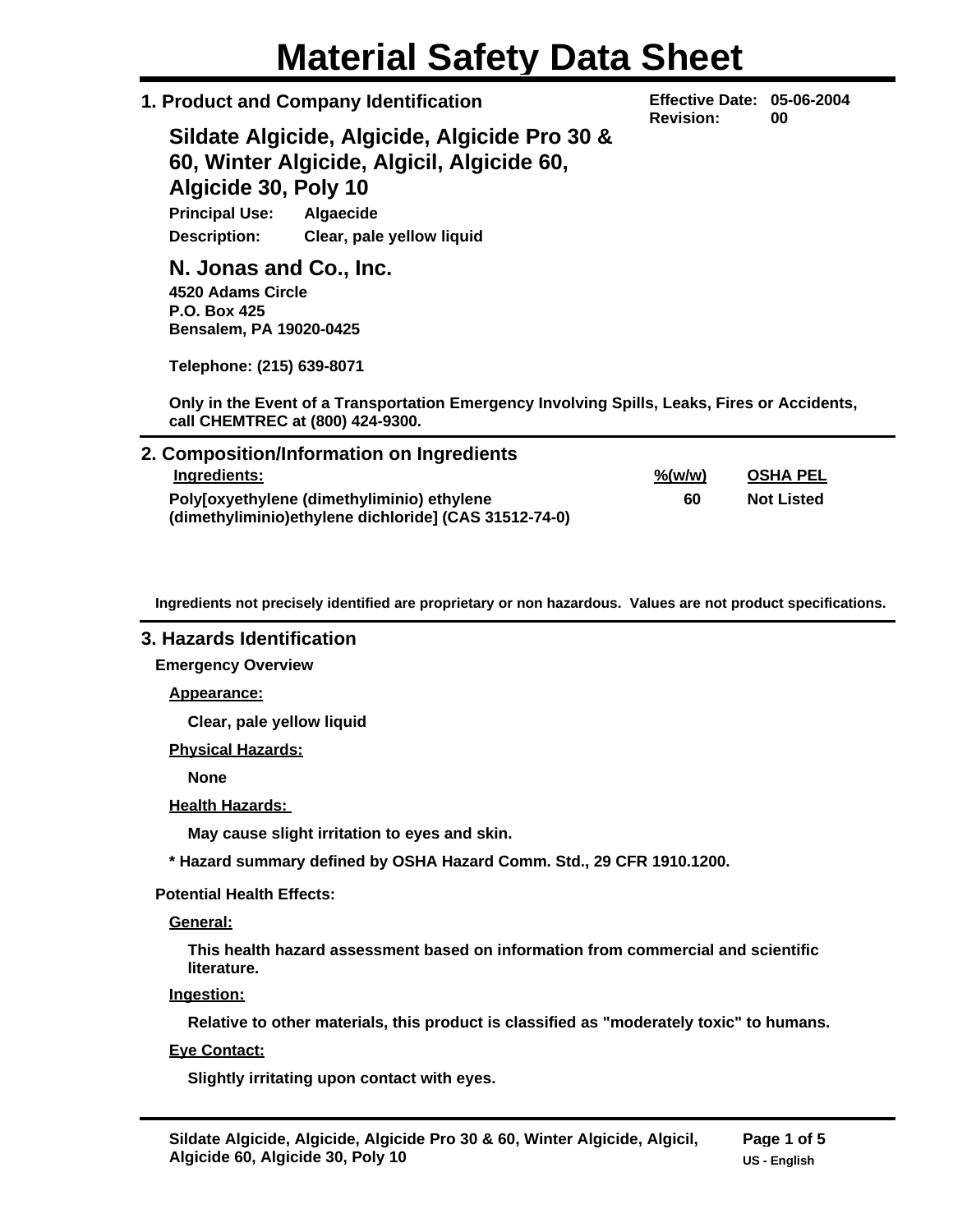## **Skin Contact:**

**Slightly irritating upon contact with skin.**

#### **Skin Absorption:**

**This product will probably not be absorbed through human skin.**

**Inhalation:**

**Slightly irritating upon inhalation.**

## **4. First Aid Measures:**

#### **First Aid - Eyes:**

**In case of contact, immediately flush eyes with plenty of watre for at least 15 minutes. Have eyes examined and treated by medical personnel.**

#### **First Aid - Skin:**

**In case of contact, wash skin with plenty of soap and water. If irritation develops, consult medical personnel.**

#### **First Aid - Ingestion:**

**Do not induce vomiting. Rinse with large amounts of water or milk, first irrigate the esophagus and dilute stomach contents by slowly giving 1 or 2 glasses of water or milk. Avoid giving alcohol or alcohol related products. In cases where the individual is semicomatose, comatose or convulsing. Do not give fluids by mouth to an unconscious person.**

#### **First Aid - Inhalation:**

**If exposure by inhalation is suspected, immediately move exposed person to fresh air. If individual experiences nausea, headache, dizziness, has difficulty in breathing or is cyanotic, seek a health care professional immediately.**

## **5. Fire Fighting Measures**

**Flashpoint and Method:**

**Will not flash**

**Autoignition Temperature:**

**Not applicable**

**Explosive Limits:**

**Not applicable**

**General Hazards:**

**Prevent human exposure to fire, smoke, flames or products of combustion.**

**Fire Fighting Instructions:**

**Use water fog, carbon dioxide, foam or dry chemical.**

**Fire Fighting Equipment:**

**Self-contained breathing apparatus with full facepiece and protective clothing.**

#### **Hazardous Combustion Products:**

**Carbon monoxide may be formed upon burning.**

## **6. Accidental Release Measures**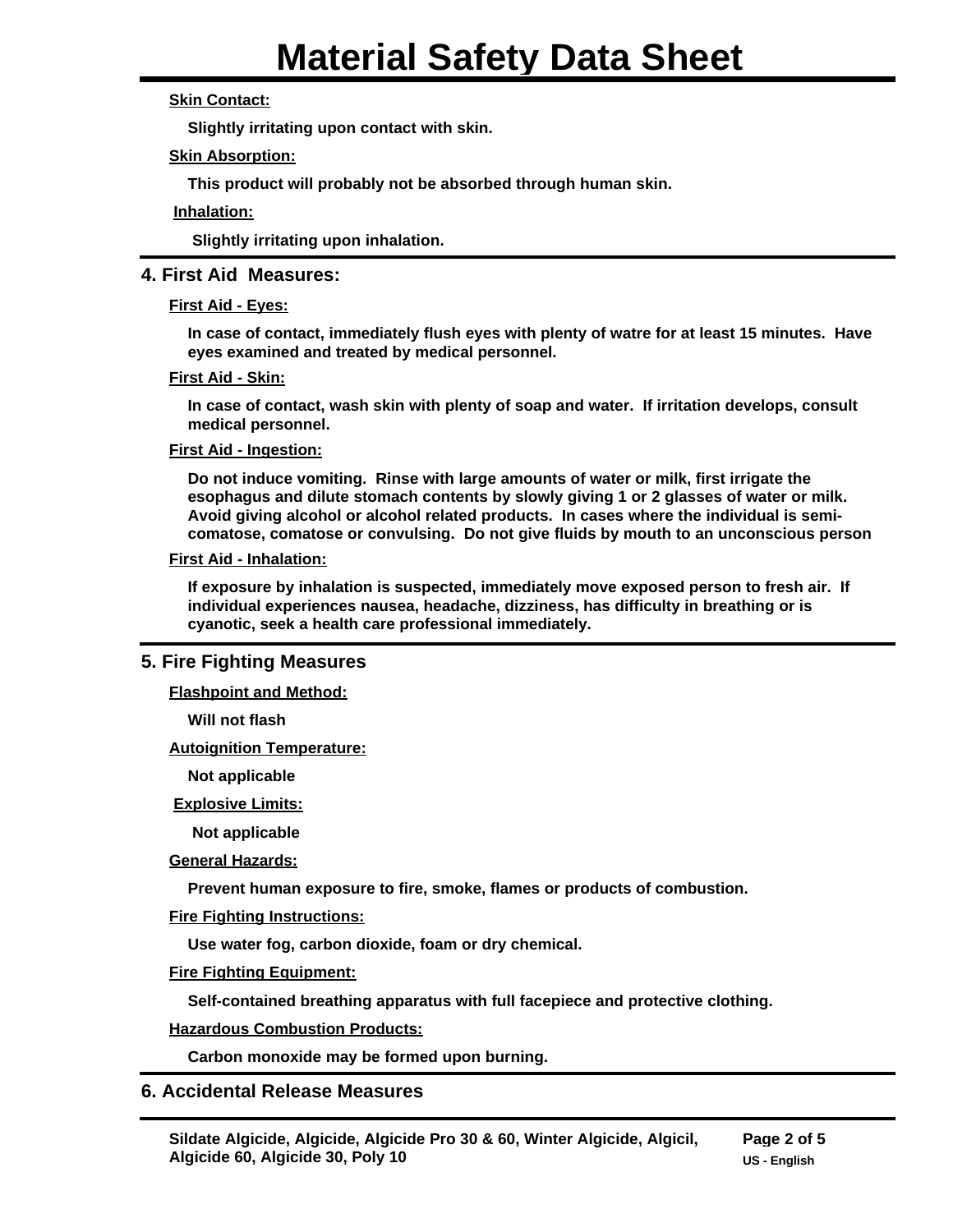## **Spill Measures:**

**Avoid skin and eye contact with liquid. Soak up material and shovel into a chemical waste container. Remove container from work area.**

## **7.Handling and Storage**

## **Handling:**

**Wear skin and eye protective equipment. Avoid breathing vapors or spray mists.**

#### **Storage:**

**Store in a cool, dry, well ventilated area.**

## **8. Exposure Controls/Personal Protection**

#### **Exposure Guidelines:**

**No ACGIH TLV or OSHA PEL assigned to this product. Minimize exposure in accordance with good hygiene practice.**

#### **Engineering Controls:**

**Use ventilation adequate to maintain safe levels. Provide eyewash station and safety shower in work area.**

#### **Respiratory Protection:**

**Use MSHA/NIOSH approved respirator for organic vapors, dusts and fumes whose TLV is greater than 0.05 mg/m3.**

#### **Protective Clothing:**

**Wear appropriate protective equipmen to prevent skin contact.**

#### **Eye Protection:**

**Wear protective eyewear to prevent contact with this substance.**

## **9. Chemical and Physical Properties**

| Clear, pale yellow liquid      |
|--------------------------------|
| >100 deg. C. (>212 deg. F.)    |
| No data                        |
| No data                        |
| <b>Soluble</b>                 |
|                                |
| Specif. Grav./Density: No data |
| No data                        |
|                                |

## **10. Stability and Reactivity**

**Stability:**

**Stable under normal conditions.**

**Incompatibility:**

**Anionic polymers**

**Hazardous Decomposition Products:**

**Carbon monoxide may form upon burning.**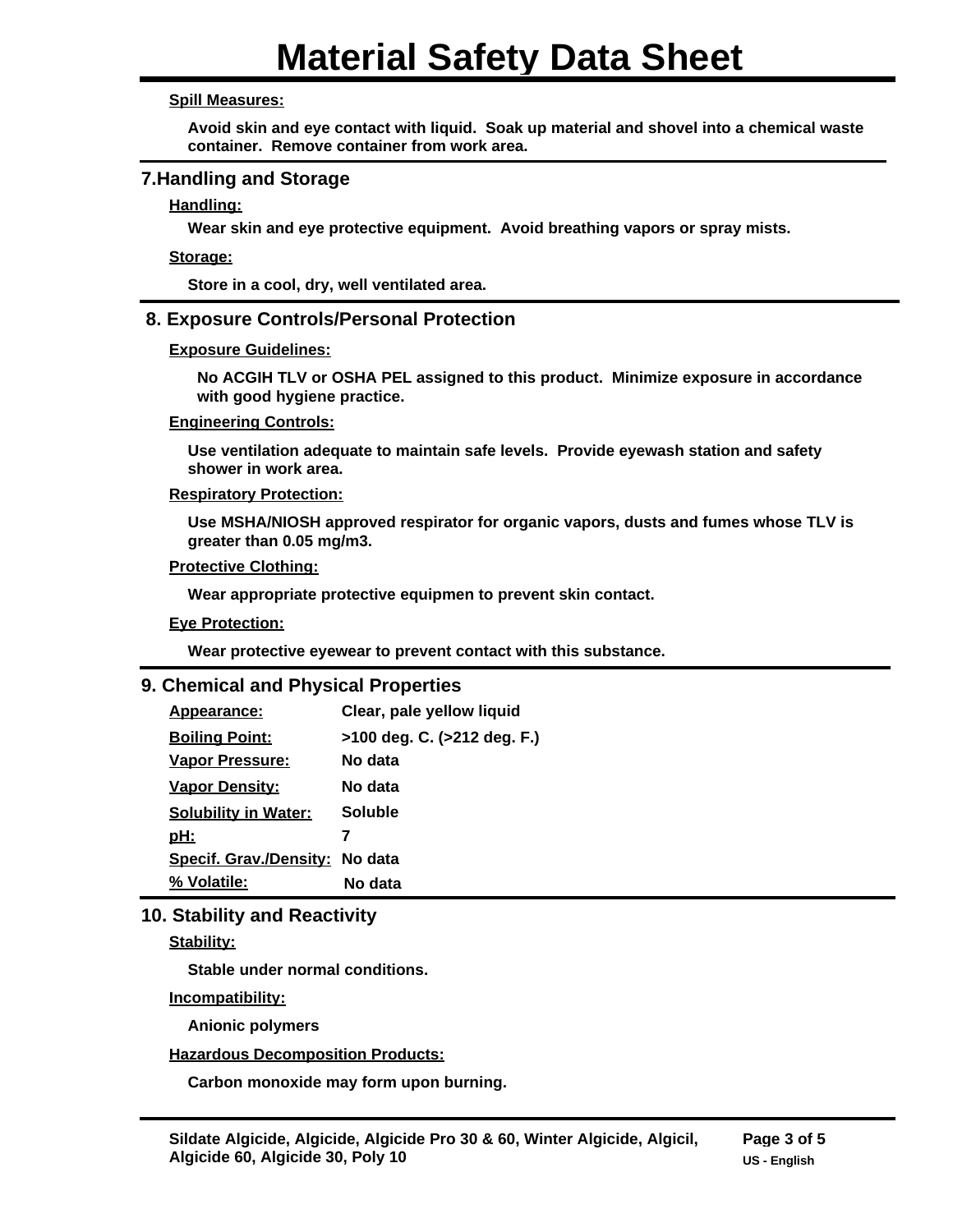## **Hazardous Polymerization:**

**Will not occur.**

# **11. Toxicological Information**

**Possible Human Health Effects:**

**Inhalation:**

**The acute LC50 (4-hour - rat) is 2,9 ppm. Slightly hazardous in case of inhalation. Effects will depend on concentration and length of time of exposure.**

## **Skin Contact:**

**The acute dermal LD50 (Rabbit) is >2,000 mg/kg.**

## **Eye Contact:**

**Slightly hazardous in case of eye contact (irritation).**

## **Ingestion:**

**The acute oral LD50 for the male rat and female rat are 1,951 mg/kg and 2,587 mg/kg, respectively.**

**Other Effects of Overexposure:**

**None known**

**Note to Physician:**

**Not applicable**

## **12. Ecological Information**

```
The LC50 values for various aquatic species are as follows:
Invertebrates - 0.37 mg/l (48 hours)
Fathead minnow - 0.26 mg/l (96 hours)
Bluegill sunfish - 0.21 mg/l (96 hours)
Rainbow trout - 0.047 mg/l (96 hours)
Sheepshead minnow - >600 mg/l (96 hours)
Mysid shrimp - 13 mg/l (96 hours)
```
**This product is completely soluble in water. Care should be taken to minimize release of undiluted product into the environment.**

## **13. Disposal Consideration**

## **Disposal Method:**

**Discarded product is not a hazardous waste under RCRA, 40 CFR 261.**

#### **Container Disposal:**

**Empty container retains product residue. Observe all hazard precautions. Do not distribute, furnish, reuse empty container except for storage and shipment of original product. Remove all product residue from container and puncture or otherwise destroy container before disposal.**

## **14. Transport Information**

**DOT Hazard Description:**

**Not regulated**

## **15. Regulatory Information**